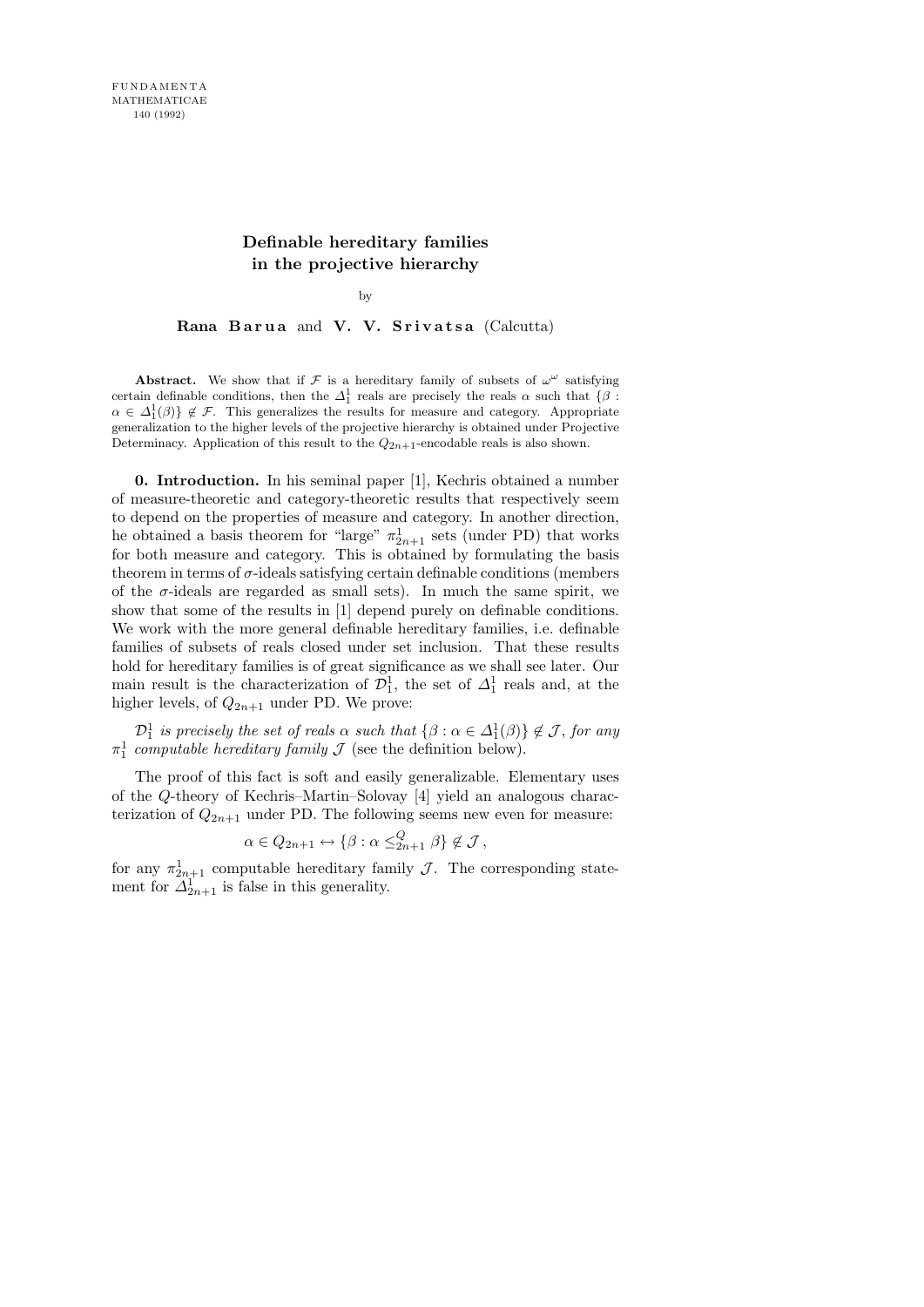The fact that such results hold for hereditary families is of significance. While we know of no non-trivial  $\pi_1^1$  (resp.  $\pi_{2n+1}^1$ ) computable  $\sigma$ -ideals other than the measure and category ones, interesting examples of  $\pi_1^1$  (resp.  $\pi_{2n+1}^1$ ) computable hereditary families can be obtained by natural dualization of any  $\Sigma_1^1$  (resp.  $\Sigma_{2n+1}^1$ ) computable hereditary families. This yields analogous results for  $\Sigma_1^1$  (resp.  $\Sigma_{2n+1}^1$ ) computable hereditary families.

At the higher levels, a new example emerges in the form of the Ramsey ideal. While this is not  $\Sigma_1^1$  computable, for  $n \geq 1$ , by a result of Kechris [3], this is  $\Sigma_{2n+1}^1$  computable under PD. In view of the remarks made above, the characterization quoted earlier applies to yield a different proof of the following result of Kechris [3] on encodable reals:

the  $Q_{2n+1}$ -encodable reals are precisely the elements of  $Q_{2n+1}$ .

1. The main results. Our basic theory is ZF+DC. Additional axioms like PD (projective determinacy), Det $(\Delta_{2n}^1)$  (determinacy of  $\Delta_{2n}^1$  games) would be explicitly mentioned. Our notation and terminology are as in Moschovakis [5]. For our results at the higher levels we assume familiarity with Kechris–Martin–Solovay memoir on Q-theory [4].

We now make the following formal definition.

1.1. DEFINITION. Let  $\mathcal I$  be a family of subsets of reals and let  $\Gamma$  be a pointclass. We say that *I* is *Γ* computable if for every  $B \in \Gamma$ ,  $B \subseteq X \times \omega^{\omega}$ ,  $X = (\omega^{\omega})^k \times \omega^l$ , the set

$$
B^{\Delta} = \{ x \in X : B_x \notin \mathcal{I} \}
$$

is in  $\Gamma$ , where  $B_x = \{ \beta : (x, \beta) \in B \}.$ 

1.2. DEFINITION. A family  $\mathcal I$  is said to be *hereditary* if

$$
B\in\mathcal{I}\ \&\ A\subseteq B\rightarrow A\in\mathcal{I}\,.
$$

We shall need the following folklore type result which we have obtained by dualizing the effective analogue of a result of Piątkiewicz (cf.  $[6]$ ).

1.3. LEMMA. Let  $\Gamma$  be a Spector pointclass and  $\mathcal F$  a  $\Gamma$  computable, hereditary family of subsets of  $\omega^{\omega}$ . Then for every  $\Gamma$  set of reals  $A \notin \mathcal{F}$  there is  $a \Delta = \Gamma \cap \neg \Gamma$  set  $B \subseteq A$  such that  $B \notin \mathcal{F}$ .

P r o o f. Fix a  $\Gamma$ -norm  $\phi$  on A. Suppose A is not  $\Delta$ . Let

$$
C = \{ \alpha : \{ \beta <^*_{\phi} \alpha \} \in \mathcal{F} \}.
$$

Since F is  $\Gamma$  computable, C is in  $\neg \Gamma$ ; and since  $A \notin \mathcal{F}$ ,  $C \subseteq A$ . Moreover,

$$
C(\alpha) \& \phi(\beta) \leq \phi(\alpha) \to C(\beta).
$$

Since A is not  $\neg\Gamma$  we have  $C \subsetneq A$ . Hence there is  $\alpha_0 \in A$  such that  $C = {\alpha : \alpha <^*_{\phi} \alpha_0}$ . Since  $\alpha_0 \notin C$ , it follows that  ${\beta : \beta <^*_{\phi} \alpha_0} = C \notin \mathcal{F}$ . Let B be a  $\Delta$  set such that  $C \subseteq B \subseteq A$ . This B does the job.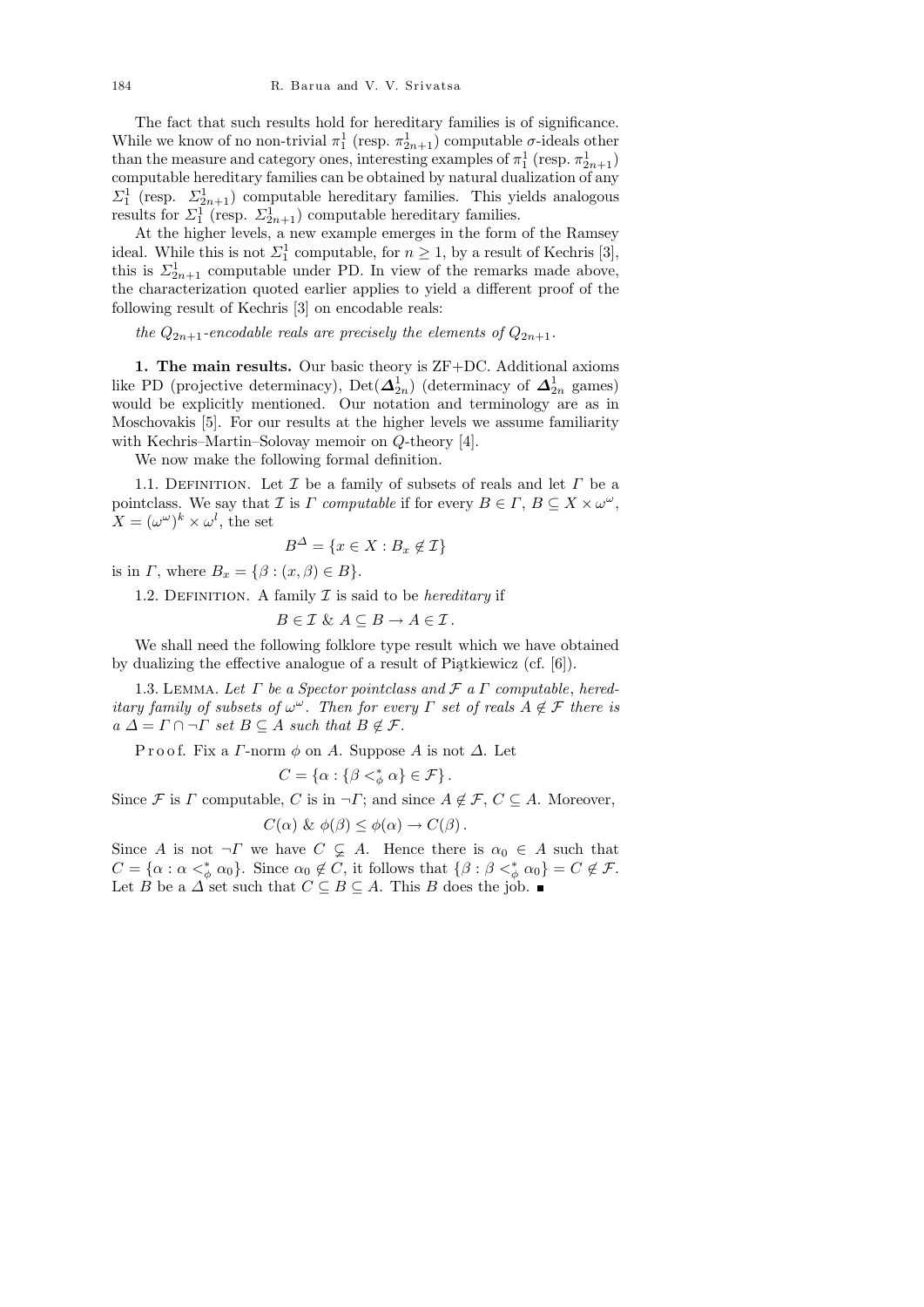We now prove

1.4. THEOREM. Let  $\mathcal{F} \neq \emptyset$  be a hereditary family of subsets of reals not containing  $\omega^{\omega}$ . Then the following hold:

(a) If  $\mathcal F$  is  $\pi_1^1$  computable, then

$$
\alpha \in \mathcal{D}_1^1 \leftrightarrow \{ \beta : \alpha \in \Delta_1^1(\beta) \} \notin \mathcal{F},
$$

where  $\mathcal{D}_1^1$  is the set of all  $\Delta_1^1$  reals.

(b) Assume Det $(\Delta_{2n}^1)$ ,  $n \geq 1$ , and  $\mathcal F$  is  $\pi_{2n+1}^1$  computable. Then

$$
\alpha \in Q_{2n+1} \leftrightarrow \{\beta : \alpha \leq_{2n+1}^Q \beta\} \notin \mathcal{F}.
$$

P r o o f. We shall prove (b); the proof of (a) is analogous.

If  $\alpha$  is  $Q_{2n+1}$  then clearly  $\{\beta : \alpha \leq_{2n+1}^Q \beta\} = \omega^\omega \notin \mathcal{F}$ . For the converse, first observe that if  $\alpha$  is a  $\pi_{2n+1}^1(\delta)$  singleton, i.e.  $\{\alpha\}$  is  $\pi_{2n+1}^1(\delta)$ , then the set  $E[\alpha] \stackrel{\text{def}}{=} {\{\beta : \alpha \leq_{2n+1}^Q \beta\}}$  is easily seen to be  $\pi_{2n+1}^1(\delta)$ . If, furthermore,  $E[\alpha] \notin \mathcal{F}$ , then by Lemma 1.3 (with  $\Gamma = \pi_{2n+1}^1(\delta)$ ), since it can be checked that F is  $\pi_{2n+1}^1(\delta)$  computable, there is a  $\Delta_{2n+1}^1(\delta)$  set  $B \subseteq E[\alpha]$  such that  $B \notin \mathcal{F}$ . So  $\alpha \leq_{2n+1}^Q \beta$  for all  $\beta \in B$ . But then

$$
\alpha(n) = m \leftrightarrow (\forall \beta) [\beta \in B \to (\exists \gamma \leq_{2n+1}^Q \beta) (\gamma \in {\alpha} \& \gamma(n) = m)].
$$

This shows that the graph of  $\alpha$  is  $\pi_{2n+1}^1(\delta)$  and hence  $\alpha$  is  $\Delta_{2n+1}^1(\delta)$ .

Hence the set

$$
G = \{ \alpha : \{ \beta : \alpha \leq_{2n+1}^Q \beta \} \notin \mathcal{F} \}
$$

contains no non-trivial  $\pi_{2n+1}^1(\delta)$  singleton for any  $\delta$ . Also since  $\mathcal F$  is  $\pi_{2n+1}^1$ computable, G is  $\pi_{2n+1}^1$ . We now claim that G is thin, i.e. contains no perfect set. If not, there is a recursive-in- $\delta$ , one-one function  $g: 2^{\omega} \to G$  for some  $\delta$ . But  $2^{\omega}$  contains a non-trivial  $\pi_{2n+1}^1(\delta)$  singleton and so G contains a non-trivial  $\pi_{2n+1}^1(\delta)$  singleton. But this is not possible. So G is thin and consequently  $G \subseteq C_{2n+1}$ , the largest thin  $\pi_{2n+1}^1$  set (cf. [2]). Since G is closed under  $\leq_{2n+1}$  and  $G \supseteq Q_{2n+1}$  contains no non-trivial  $\pi_{2n+1}^1$  singleton, G must be the set of  $Q_{2n+1}$  reals (see [4; 6.3]). This completes the proof.

1.5. Remark. If  $\mathcal F$  is the  $\sigma$ -ideal of meagre sets or of Lebesgue null sets, then the analogue of (b) for  $\Delta_{2n+1}^1$  degrees holds (cf. [1]). However, it cannot hold for all  $(\pi_{2n+1}^1 \text{ computable})$  *σ*-ideals. To see this, let  $\mathcal J$  be the  $\sigma$ -ideal of all sets disjoint from  $Q_{2n+1}$ . Since  $Q_{2n+1}$  is  $\pi_{2n+1}^1$ -bounded,  $\mathcal{J}$ is easily seen to be  $\pi_{2n+1}^1$  computable. Now observe that, trivially, for any  $\alpha \in Q_{2n+1}, \ \{\beta : \alpha \in \Delta_{2n+1}^1(\beta)\}\notin \mathcal{J}.$  And so the following is false:

$$
\alpha \in \mathcal{D}_{2n+1}^1 \leftrightarrow \{ \beta : \alpha \in \Delta_{2n+1}^1(\beta) \} \notin \mathcal{J};
$$

since for  $n \geq 1$ ,  $Q_{2n+1} - \mathcal{D}_{2n+1}^1 \neq \emptyset$ .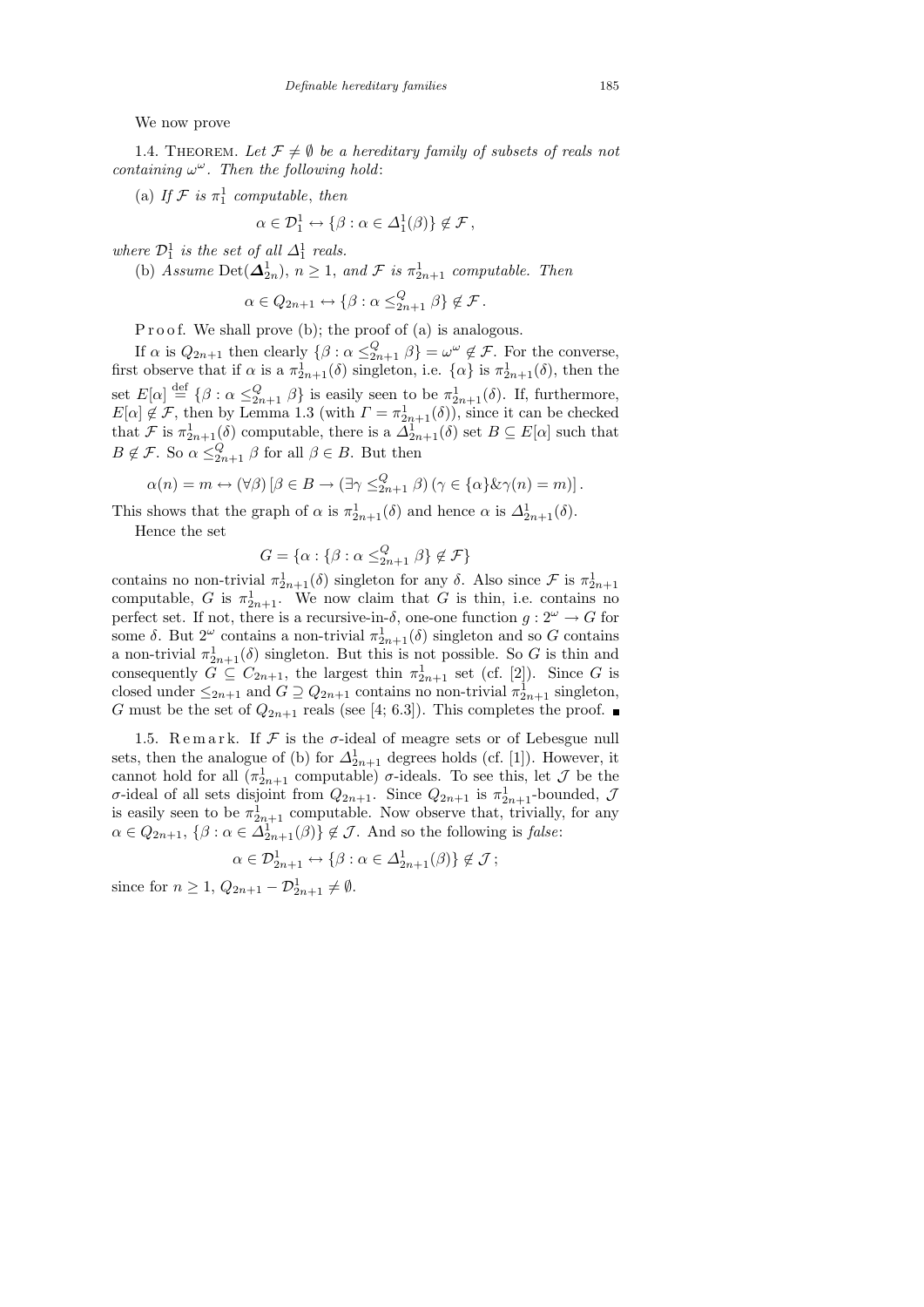Now suppose  $\mathcal F$  is a  $\Sigma_{2n+1}^1$  computable hereditary family for any  $n \in \omega$ . Put  $\mathcal{F}^0 = \{ A \subseteq \omega^\omega : A^c \notin \mathcal{F} \}.$  Then it is easy to see that  $\mathcal{F}^0$  is a  $\pi^1_{2n+1}$ computable hereditary family. Applying Theorem 1.4 to  $\mathcal{F}^0$  and unfolding the definition of  $\mathcal{F}^0$  one obtains:

1.6. THEOREM. Let  $\mathcal{F} \neq \emptyset$  be a hereditary family of subsets of reals not  $containing \omega^{\omega}$ .

(a) If  $\mathcal{F}$  is  $\Sigma_1^1$  computable, then

$$
\alpha \in \mathcal{D}_1^1 \leftrightarrow \{ \beta : \alpha \notin \Delta_1^1(\beta) \} \in \mathcal{F}.
$$

(b) Assume Det $(\Delta_{2n}^1)$  and  $n \geq 1$ . If  $\mathcal F$  is  $\Sigma_{2n+1}^1$  computable, then

$$
\alpha \in Q_{2n+1} \leftrightarrow \{\beta : \neg(\alpha \leq^Q_{2n+1} \beta)\} \in \mathcal{F}.
$$

As an immediate consequence of Theorem 1.4 we have the following

- 1.7. THEOREM. Let  $F$  be as above.
- (a) Suppose  $\mathcal{F}$  is  $\pi_1^1$  computable. Then  $\{\alpha : \omega_1^{ck} < \omega_1^{\alpha}\} \in \mathcal{F}$ .
- (b) Assume Det $(\Delta_{2n}^1)$ ,  $n \geq 1$  and suppose  $\mathcal F$  is  $\pi_{2n+1}^1$  computable. Then

$$
\{\alpha : k_{2n+1} < k_{2n+1}(\alpha) \} \in \mathcal{F},
$$

where  $\alpha \to k_{2n+1}(\alpha)$  is the ordinal assignment for  $Q_{2n+1}$  degrees (as in Sec. 14 of [4]).

P r o o f. We prove (b) since the proof of (a) is similar. First observe that by 14.8 of [4],

$$
k_{2n+1} < k_{2n+1}(\alpha) \leftrightarrow y_{2n+1}^0 \in \Delta_{2n+1}^1(\alpha) \,,
$$

where  $y_{2n+1}^0$  is the first non-trivial  $\pi_{2n+1}^1$  singleton. Thus, if  $\{\alpha : k_{2n+1} <$  $k_{2n+1}(\alpha) \nbrace \notin \mathcal{F}$ , then by Theorem 1.4(b),  $y_{2n+1}^0 \in Q_{2n+1}$ . But  $Q_{2n+1}$  contains no non-trivial  $\pi_{2n+1}^1$  singleton. This proves the assertion in (b).

Arguing as in 1.6 above we obtain

1.8. COROLLARY. Let  $F$  be as above.

(a) If  $\mathcal{F}$  is  $\Sigma_1^1$  computable, then  $\{\alpha : \omega_1^{ck} = \omega_1^{\alpha}\} \notin \mathcal{F}$ .

(b) Assume Det $(\Delta_{2n}^1)$  and  $n \geq 1$ . If  $\mathcal F$  is  $\Sigma_{2n+1}^1$  computable, then  $\{\alpha : k_{2n+1} = k_{2n+1}(\alpha) \} \notin \mathcal{F}.$ 

1.9. Remark. Notice that 1.8 above is a generalization of the Gandy Basis Theorem (cf. [4; Sec. 14.9]). For if A is  $\Sigma_{2n+1}^1$  and non-empty, the  $\sigma$ ideal consisting of sets disjoint from A is  $\Sigma_{2n+1}^1$  computable. The statement (b) above for this ideal asserts that there is  $\alpha \in A$  with  $k_{2n+1} = k_{2n+1}(\alpha)$ .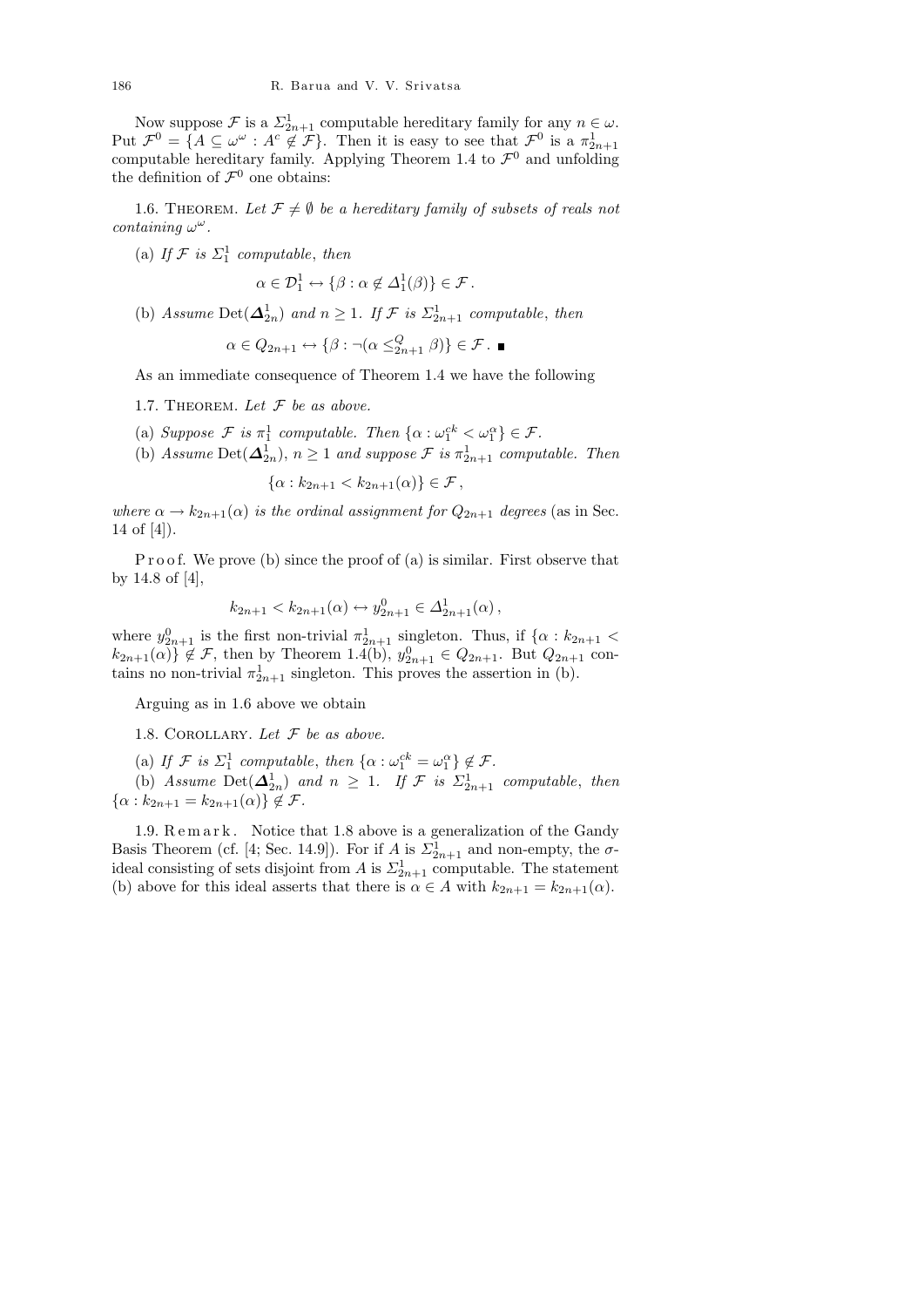**2. Application.** The above characterization of  $Q_{2n+1}$  for a suitable  $\mathcal F$  yields simplifications of a result of Kechris on the  $Q_{2n+1}$ -encodable reals (see [3]). The relevant definitions are as follows.

2.1. DEFINITION. Let  $\leq_r$  be any notion of reducibility among reals (like for instance Turing reducibility  $\leq_T$ ). Let  $[\omega]^\omega$  denote the set of all infinite subsets of  $\omega$ . A real  $\alpha$  is said to be  $\leq_r$ -encodable iff

$$
\forall X \in [\omega]^\omega \exists Y \in [\omega]^\omega \left( Y \subseteq X \text{ and } \alpha \leq_{\mathrm{r}} Y \right).
$$

When  $\leq_r = \leq_T$ ,  $\alpha$  is said to be *recursively encodable*; when  $\leq_r = \leq_n$ ,  $\alpha$  is said to be  $\Delta_n^1$ -encodable; when  $\leq_r = \leq_{2n+1}^Q$ ,  $\alpha$  is said to be  $Q_{2n+1}$ -encodable.

From now on infinite subsets of  $\omega$  will be denoted by  $X, Y, \ldots$ 

2.2. DEFINITION. Let  $s$  be a finite set of natural numbers and  $X$  an infinite one. The pair  $\langle s, X \rangle$  is said to be a *condition* if  $\max(s) < \min(X)$ . The Ellentuck neighbourhood  $(s, X)$  consists of all  $Y \in [\omega]^\omega$  such that  $s \subseteq$  $Y \subseteq s \cup X$ . A subset A of  $[\omega]^\omega$  is said to be Ramsey null if for every X there exists  $Y \subseteq X$  such that  $A \cap (\emptyset, Y) = \emptyset$ . It is said to be *completely* Ramsey null if for each Ellentuck neighbourhood  $(s, X)$  there exists  $Y \subseteq X$ such that  $A \cap (s, Y) = \emptyset$ .

Let  $\mathcal{J}_1,\mathcal{J}_2$  denote the families of Ramsey null and completely Ramsey null sets respectively. Clearly  $\mathcal{J}_i$  is hereditary and it is well known that  $\mathcal{J}_i$ is a  $\sigma$ -ideal,  $i = 1, 2$ .

2.3. LEMMA (Assume PD for  $n \geq 1$ ). Let  $\leq_{\rm r}$  be  $\leq_{2n+1}$  or  $\leq_{2n+1}^Q$ . Then  $\alpha$  is  $\leq_{\rm r}$ -encodable iff  $\{X : \neg(\alpha \leq_{\rm r} X)\} \in \mathcal{J}_1$  iff  $\{X : \neg(\alpha \leq_{\rm r} X)\} \in \mathcal{J}_2$ .

P r o o f. Suppose  $\alpha$  is  $\leq_r$ -encodable. Fix Y. Now  $\{X : \neg(\alpha \leq_r X)\}\$ is projective, and therefore has the Ramsey property (under PD for  $n \geq 1$ ). So, there is  $Y' \subseteq Y$  such that either  $(\emptyset, Y') \subseteq \{X : \alpha \leq_{r} X\}$  or  $(\emptyset, Y') \subseteq \{X : X\}$  $\neg(\alpha \leq_{r} X)$ . The second alternative cannot hold since  $\alpha$  is  $\leq_{r}$ -encodable. But this shows that  $\{X : \neg(\alpha \leq r X)\}\in \mathcal{J}_1$ . The other implications are similar or easier.

2.4. Remark (Failure of computations for the Ramsey ideals). For  $\sigma$ -ideals  $\mathcal{J}$ , the  $\pi_1^1$  computability condition almost appears to imply the countable chain condition (c.c.c.) for Borel/ $\mathcal J$ . Be that as it may, the c.c.c. fails in a very strong form for the Ramsey (and completely Ramsey) ideals. To see this notice that the canonical family of almost disjoint sets in  $2^{\omega}$ yields a  $\Delta_1^1$  perfect set P (of codes) of almost disjoint sets. These must correspond to disjoint Ellentuck neighbourhoods. It is not hard to see from here that the  $\pi_1^1$  computability condition must fail (this was also observed independently by B. V. Rao). An identical argument applies to  $\pi_{2n+1}^1$ , for all  $n \geq 1$ .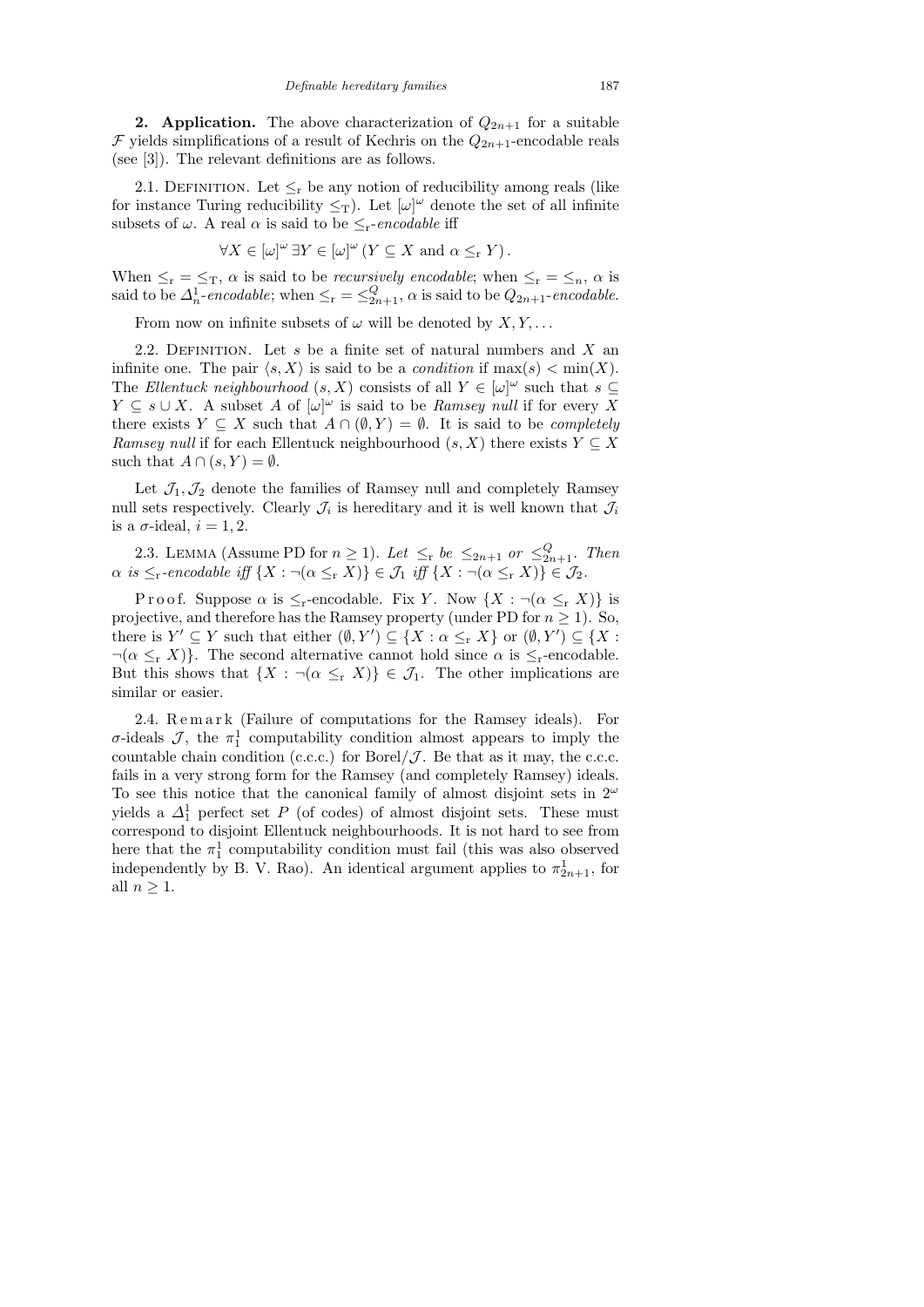The  $\Sigma_1^1$  computability condition also fails for the families  $\mathcal{J}_1$  and  $\mathcal{J}_2$ . This is because by Solovay ([7]), there is a  $\Delta_1^1$ -encodable real which is not  $\Delta_1^1$ . If  $\alpha$  is such a real, then by Lemma 2.3,  $\{X : \alpha \notin \Delta_1^1(X)\}\$ is completely Ramsey null. But if the ideal  $\mathcal{J}_2$  were  $\Sigma_1^1$  computable, then Theorem 1.6 would apply to yield  $\alpha \in \Delta_1^1$ . Contradiction! The same argument works for  $\mathcal{J}_1$ .

In contrast to the above we will now observe that, under PD,  $\mathcal{J}_1$  is  $\Sigma_{2n+1}^1$  computable for  $n \geq 1$ . This follows easily from the following result of Kechris [3], when relativized. If A is  $\pi_{2n+1}^1$ , then either there is a set Y such that  $(\emptyset, Y) \cap A = \emptyset$  or there is a  $\Delta^1_{2n+1}$  set Y such that  $(\emptyset, Y) \subseteq A$ .

PROPOSITION 2.5. Assume  $n \geq 1$  and PD. Then the Ramsey ideal  $\mathcal{J}_1$  is  $\Sigma_{2n+1}^1$  computable.

P r o o f. For any  $\Sigma_{2n+1}^1(\alpha)$  set P,

P is Ramsey null  $\leftrightarrow (\forall X) (\exists Y \subseteq X) [(\emptyset, Y) \cap P = \emptyset]$ 

$$
\leftrightarrow (\forall X)\,\exists Y\in \Delta^1_{2n+1}(\langle \alpha, X\rangle)\,[Y\subseteq X\&(\emptyset, Y)\cap P=\emptyset];
$$

the last equivalence holding by an application of Kechris' result relativized. From this it follows easily that  $\mathcal{J}_1$  is  $\Sigma_{2n+1}^1$  computable.

The following is now immediate.

2.6. THEOREM (Kechris). Assume PD and  $n \geq 1$ . Then the  $Q_{2n+1}$ encodable reals are precisely the  $Q_{2n+1}$  reals.

P r o o f. If  $\alpha \in Q_{2n+1}$ , then clearly  $\alpha$  is  $Q_{2n+1}$ -encodable. Conversely, if  $\alpha$  is  $Q_{2n+1}$ -encodable then, by Lemma 2.3,  $\{X : \neg(\alpha \leq_{2n+1}^Q X)\} \in \mathcal{J}_1$ . Since by Proposition 2.5,  $\mathcal{J}_1$  is  $\Sigma_{2n+1}^1$ -encodable, an application of Theorem 1.6 yields  $\alpha$  ∈  $Q_{2n+1}$ . ■

Remark. The above proof is different from the one in Kechris [3] and while it does not seem to be technically simpler, it is perhaps of some conceptual significance.

## References

- [1] A. S. Kechris, Measure and category in effective descriptive set theory, Ann. Math. Logic 5 (1973), 337–384.
- [2] —, The theory of countable analytical sets, Trans. Amer. Math. Soc. 202 (1975), 259–267.
- [3] —, Effective Ramsey theorems in the projective hierarchy, in: Proceedings of the Herbrand Symposium, J. Stern (ed.), North-Holland, Amsterdam 1982.
- [4] A. S. Kechris, D. A. Martin and R. M. Solovay, *Introduction to Q-theory*, in: Cabal Seminar 79–81 (Proceedings, Caltech–UCLA Logic Seminar, 1979–81), Lecture Notes in Math. 1019, Springer, 1983, 199–281.
- [5] Y. N. Moschovakis, *Descriptive Set Theory*, North-Holland, Amsterdam 1980.